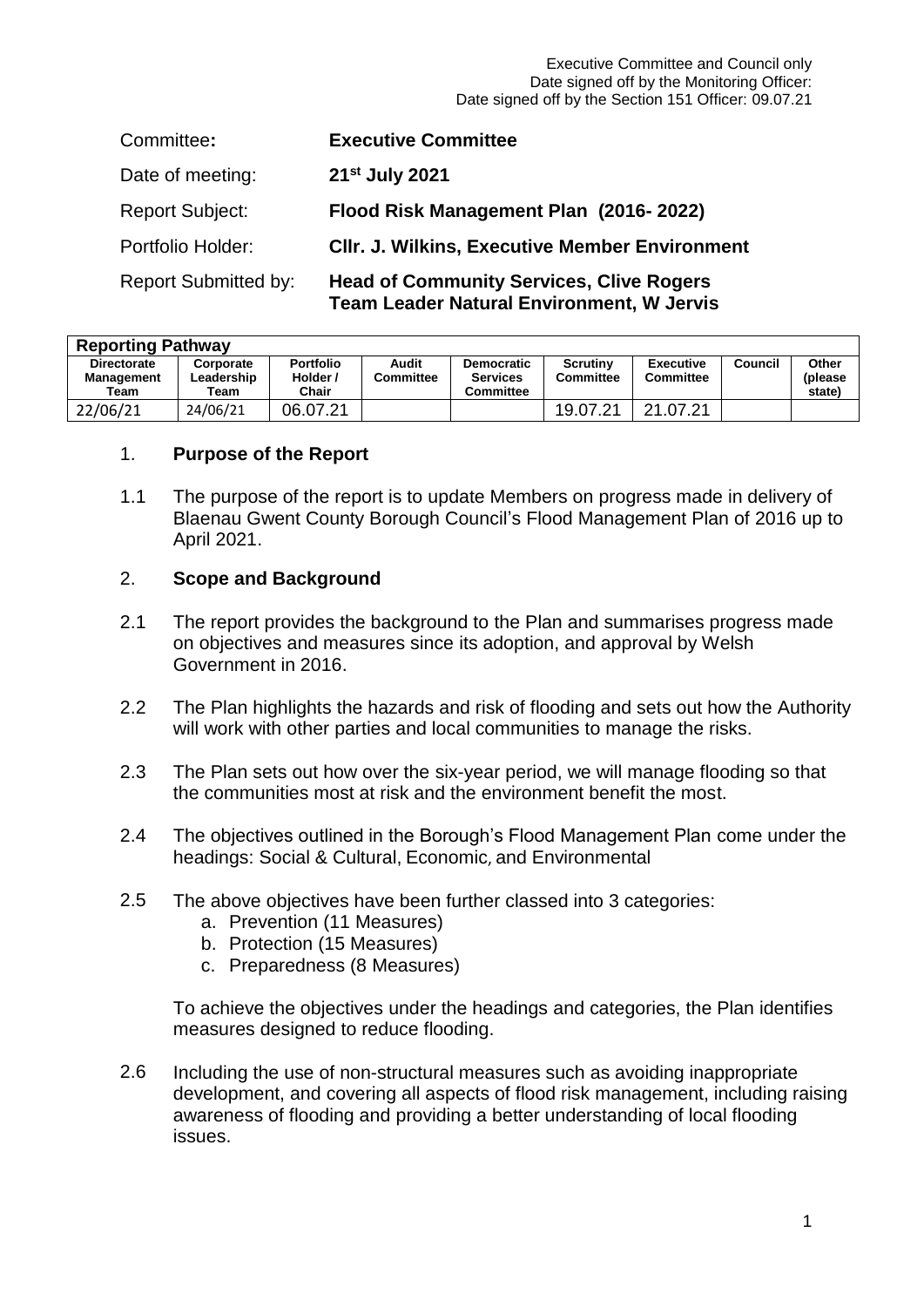## 2.7 **Section 19 Flood Investigation Report for Storm Water Flooding at Meadow Street and Railway Street, Llanhilleth:**

The Section 19 Flood Investigation Report for Storm Water Flooding at Meadow Street and Railway Street, Llanhilleth on 15th to 17th February 2020 is currently being finalised and will be presented to scrutiny in due course.

# 3. **Options for Recommendation**

# 3.1 **Options Appraisal**

- **Option 1:** Preferred option; That Members accept the Report and progress made over the previous 12 months.
- **Option 2:** That Members do not accept the Report and recommend alternative actions going forward.

### 4. **Evidence of how this topic supports the achievement of the Corporate Plan / Statutory Responsibilities / Blaenau Gwent Well-being Plan**

- The attached Appendix 2 is a table of the measures identified in the Plan. The table identifies the progress made since the Plan was adopted in December 2015, and also progress made since the last annual review in 2020.
- The measures evidenced in Appendix 2 demonstrates how the desired objectives of the Blaenau Gwent Well Being Goals, as well as the Wellbeing of Future Generations Act have been achieved

The findings of Appendix 2 can be summarised as follows:

#### 4.1 **Prevention (BG01-04)**

4.3

- Undertook a number of CCTV and Man Entry surveys of our culvert inlets to inspect their condition and to understand the flood risk and associated issues that could occur so that appropriate action can be taken at numerous locations including.
	- i. Abertillery Old Ash Tip
	- ii. Abertillery Bowls Club
	- iii. HOV Culvert near Garnlydan.
	- iv. Melbourne Rd, Abertillery

### 4.2. **Undertook significant schemes to alleviate flooding at the following locations.**

- Ladies Row and King Street Tredegar.
- Culvert repairs at Victoria, Ebbw Vale.
- Remedial works at Cwmtillery Culvert.
- Remedial works to the embankment at Railway Terrace Aberbeeg.

# **Smaller but no less urgent works were undertaken at the following locations:**

- New trash screens to culvert inlets at various locations.
- Land drainage for to stabilise landslip at Briery Hill. Ebbw Vale.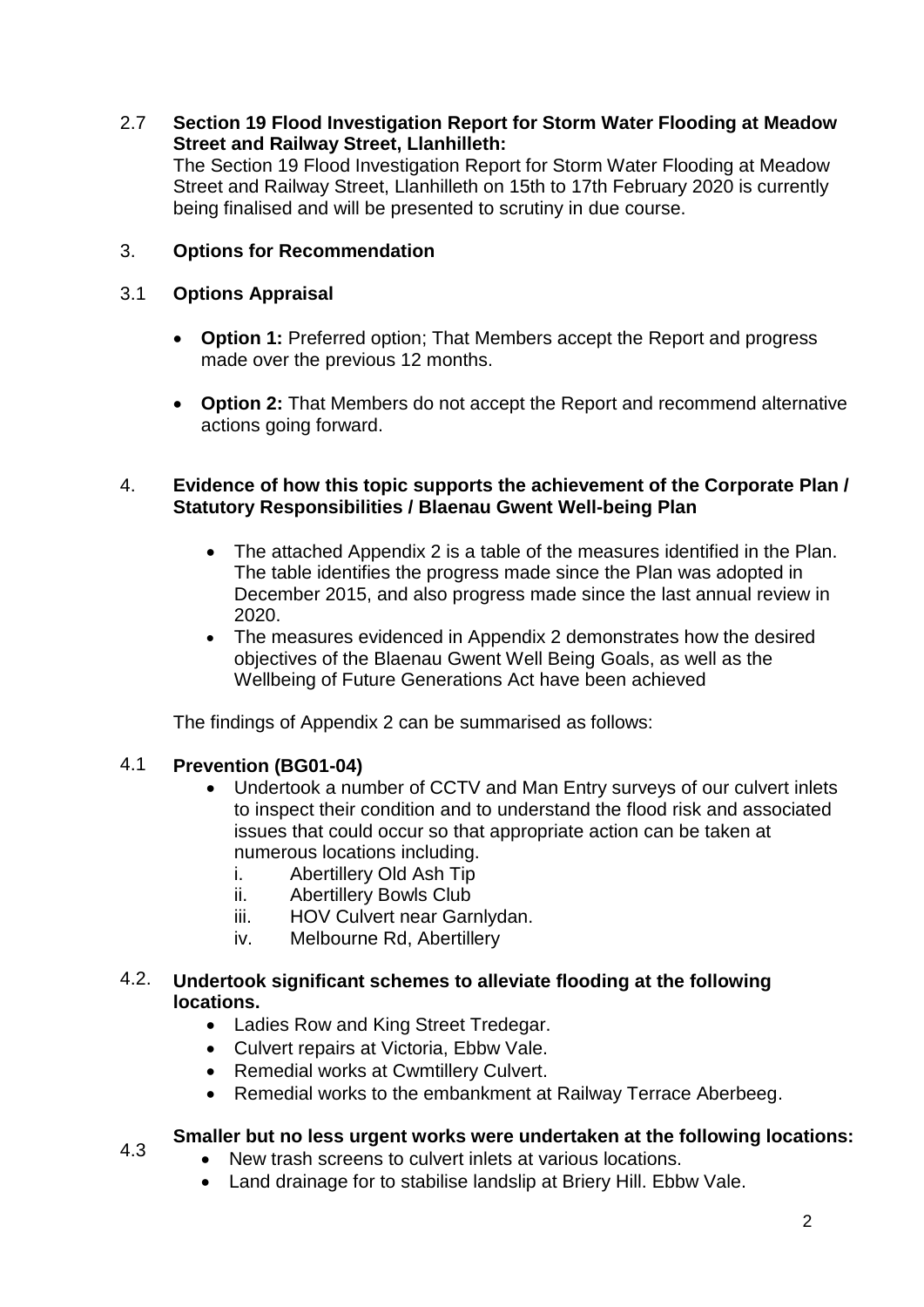- Temporary flood relief works at Market Street, Tredegar.
- Holland Street, (School House) flood relief investigation and maintenance works.
- Melbourne Rd, Abertillery. Repairs to Drainage.
- Church Street additional drainage to relieve flooding.
- 4.4 Technical Services were successful in applying for 100% funded Welsh Government Revenue Grants to undertake the following works and objectives.

| 4.5 | Ad Hoc, Small scale asset maintenance, inspection and              | £80,453.10  |
|-----|--------------------------------------------------------------------|-------------|
|     | recording                                                          |             |
|     | Man entry and CCTV drainage Surveys                                | £12,101.25  |
|     | Annual AMX Software License and training for new staff             | £3,924.00   |
|     | Culvert Inlet Grid repairs and replacements and secondary<br>grids | £8057.10    |
|     | Total value of works                                               | £104,535.45 |

4.6 The following work was 85% Welsh Government funded. The remaining 15% was funded by other Welsh Government grants which were provided to enable councils to progress with our Flood risk management plan.

| 4.7 | Scheme                                                             | Total expenditure | Value of Grant |
|-----|--------------------------------------------------------------------|-------------------|----------------|
|     | Ladies Row, King Street,<br><b>Tredegar Flood Alleviation</b>      | £82,754           | £70,341        |
|     | Remedial works to the<br>embankment at Railway Terrace<br>Aberbeeg | £33,035.          | £28,080        |
|     | <b>Remedial works at Cwmtillery</b><br>Culvert                     | £86,205           | £73,274        |
|     | Scour Remedial works at<br>Victoria Culvert Ebbw Vale              | £43,205           | £36,724        |
|     | Total value of works                                               | £245,199          | £208,419       |

- 4.8 BGCBC also undertook the following actions as part of our statutory duties.
	- 2,500+ culvert inspections for year 2020-21.
	- 307 Con 29 Land Search requests relating to drainage.
	- 108 Planning applications relating to drainage
	- 210 Service requests for assistance relating to drainage.

#### 4.9 **Protection (BG 05-08)**

Further Schemes have taken place in various locations across the borough to help store water and slow down surface run-off, including Tree planting, Woodland Management, Green Infrastructure and footpath repairs. This was funded by Welsh Government Access improvement grants of approximately £68,000.

4.10 Blaenau Gwent area. Since January 2019 BGCBC became the SAB (SuDS Approving Body) for the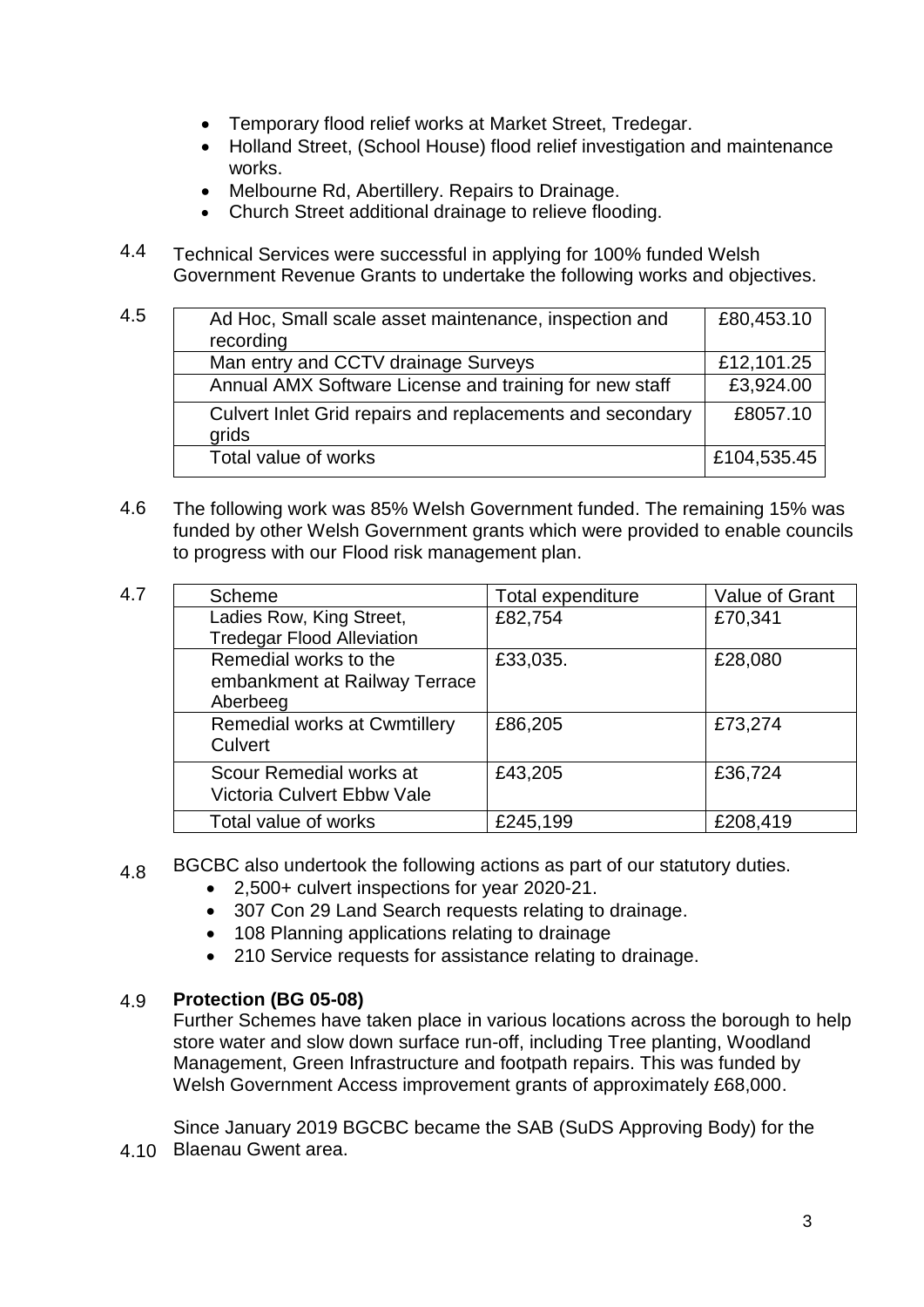To enable us to undertake these duties we are presently working in partnership with Caerphilly CBC to deliver an effective service which is responsible for ultimately limiting the amount of runoff from developments directly into watercourses, and to ensure they are constructed in a responsible and sustainable manner, which will help towards the objectives of the plan.

4.11 The agreement with Caerphilly CBC for them to undertake the Technical Approvals on our behalf has been in place since the use of SuDS and their approval by the SAB become mandatory in January 2019. This is currently subject to review.

# **Preparedness (BG09-13)**

The Authority continues to develop a response to flooding incidents and Multiagency Tactical Emergency Management and Strategic Emergency Management training is undertaken on an annual basis.

There is also a Gwent Local Resilience Forum Recovery Plan in place.

#### 5 **Implications Against Each Option**

5.1 **Option 1:** That Members accept the Report and progress made over the previous 12 months.

#### 5.2 **Implications:**

- i. Actions are not evenly distributed across the borough, as they are prioritised by risk.
- ii. Funding may not always be available to continue the delivery of the plan. therefore, actions identified in the plan may not be delivered.
- 5.3 **Option 2.** That Members do not accept the Report and recommend alternative actions going forward.

#### 5.4 **Implications:**

- i. Additional funding may be required to undertake alternative actions.
- ii. Grant funding may not be available for alternative actions.

#### 6. **Supporting Evidence**

6.1 **Adoption of the 2016 Flood Risk Management Plan primarily contributes to meeting the following priorities:** 

Corporate Plan Priority:

- Strong and Environmentally Smart Communities
- To improve the access to and quality of open spaces for the benefit of our communities, businesses and visitors.
- 6.2 Blaenau Gwent Well-being Plan: Adoption of the Flood Risk Management Plan 2016 – 2021 will help provide the following objectives:
	- The best start in life for everyone
	- Safe and friendly communities
	- To look after and protect the environment
	- To forge new pathways to prosperity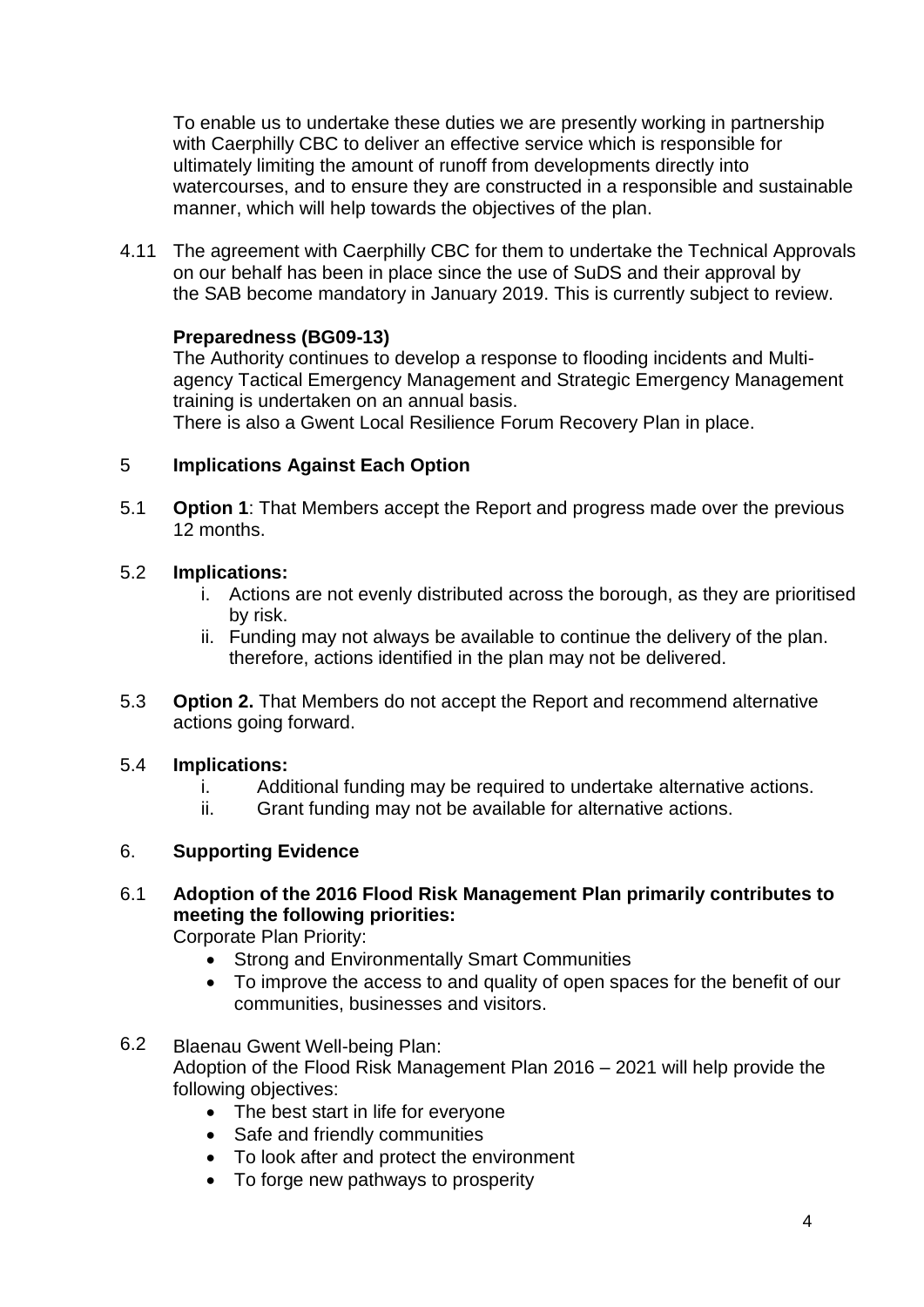To encourage and enable people to make healthy lifestyle choices in the places that they live, learn, work and play.

By continuing to work towards the objectives set out in our Flood Risk Management Plan BGCBC will maximise its contributions to the Well-being goals.

#### 6.3 **The Future Generations Act**

The Blaenau Gwent County Borough Council Flood plan achieves the goals of The Future Generations Act by improving the economic, social, environmental and cultural well-being of Wales by taking action, in accordance with the sustainable development principle, aimed at achieving the well-being goals.

" It sets out five ways of working needed for Public Bodies to achieve the seven well-being goals.

#### 6.4 **Long-term**

The importance of balancing short-term needs with the needs to safeguard the ability to also meet long-term needs

#### 6.5 **Integration**

Considering how the public body's well-being objectives may impact upon each of the well-being goals, on their objectives, or on the objectives of other public bodies.

#### 6.6 **Involvement**

The importance of involving people with an interest in achieving the well-being goals, and ensuring that those people reflect the diversity of the area which the body serves

#### 6.7 **Collaboration**

Acting in collaboration with any other person (or different parts of the body itself) that could help the body to meet its well-being objectives.

#### 6.8 **Prevention**

How acting to prevent problems occurring or getting worse may help public bodies meet their objective.

#### 7. **Monitoring Arrangements**

- 7.1 The identified objectives and achievements towards the plan are continually assessed by officers responsible for its delivery.
- 7.2 The achievements towards the plan will continue to be reported annually through scrutiny as it has done for the previous 2 years since its inception.

# **Background Documents /Electronic Links**

Appendix 1 – Wellbeing Goals Appendix 2 – Annual Review

• Flood and Water Management Act 2010 <http://www.legislation.gov.uk/ukpga/2010/29/contents>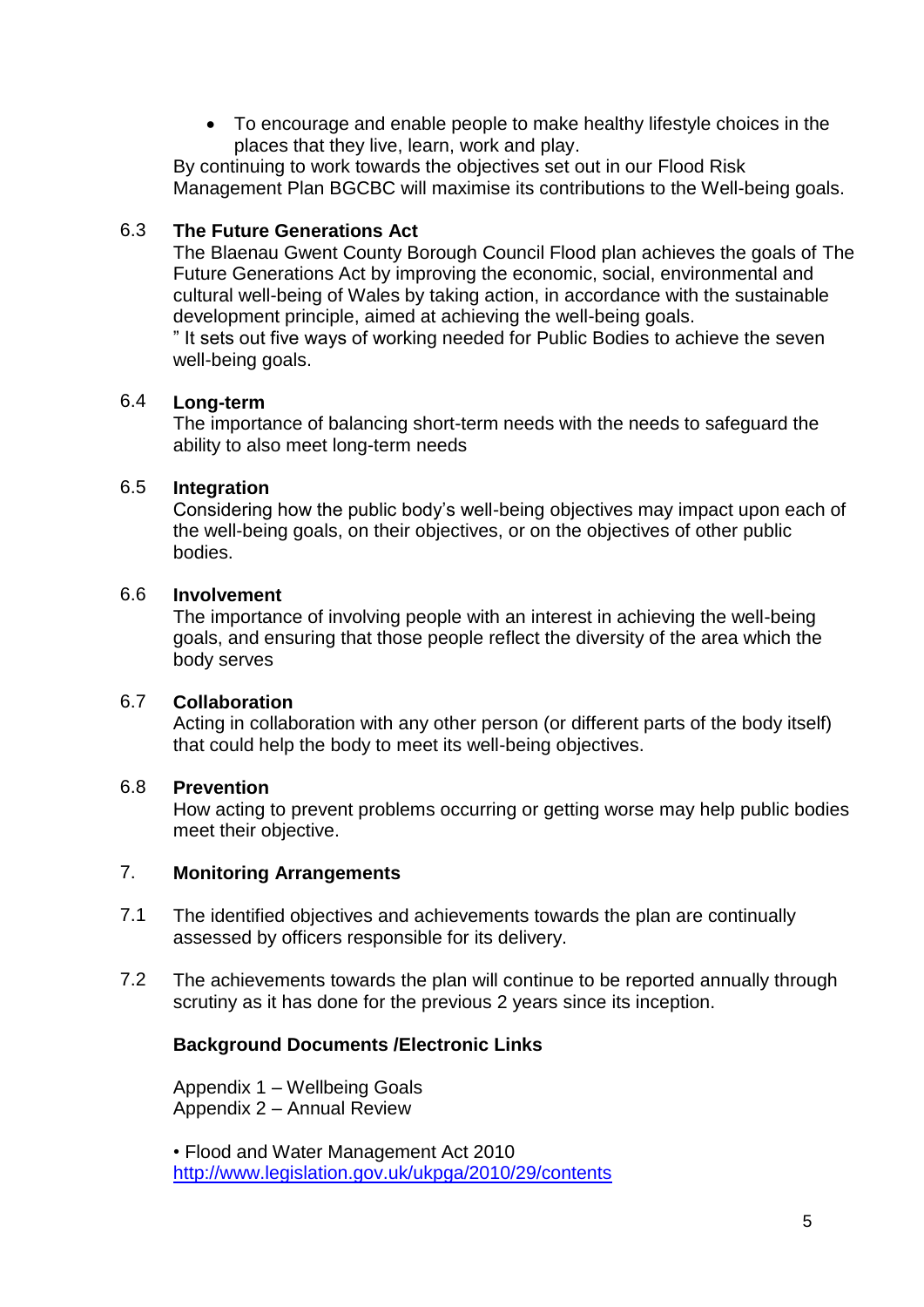### BGCBC Flood Risk Management Plan [https://www.blaenau](https://www.blaenau-gwent.gov.uk/fileadmin/documents/Resident/Planning/Floods_FRMP_complete.pdf)[gwent.gov.uk/fileadmin/documents/Resident/Planning/Floods\\_FRMP\\_complete.pdf](https://www.blaenau-gwent.gov.uk/fileadmin/documents/Resident/Planning/Floods_FRMP_complete.pdf)

•Flood Risk Management Strategy [https://www.blaenau](https://www.blaenau-gwent.gov.uk/fileadmin/documents/Resident/Planning/Flood_Risk_Strategy.pdf)[gwent.gov.uk/fileadmin/documents/Resident/Planning/Flood\\_Risk\\_Strategy.pdf](https://www.blaenau-gwent.gov.uk/fileadmin/documents/Resident/Planning/Flood_Risk_Strategy.pdf)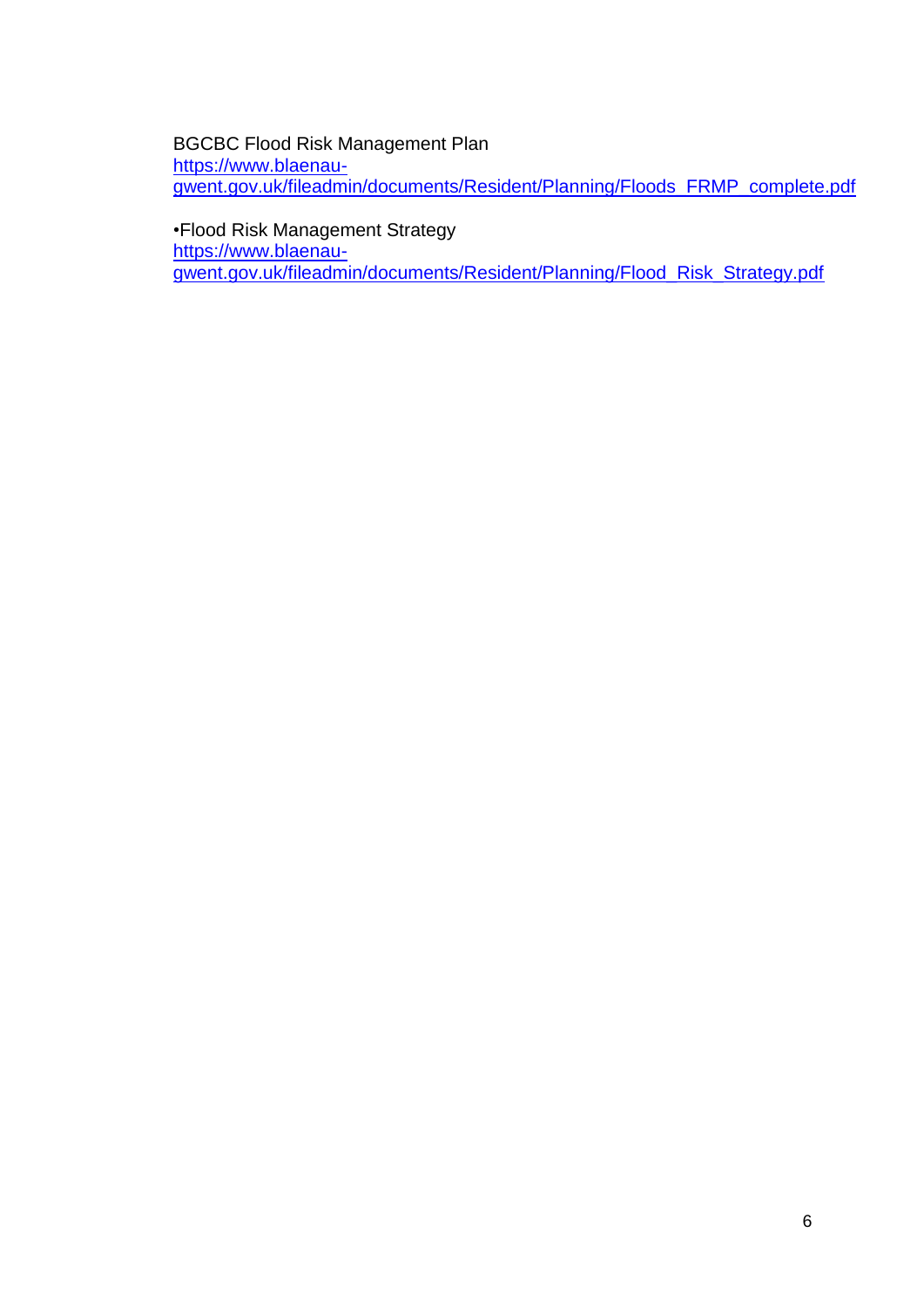| Assess how well your project / activity will result in multiple benefits for our communities and contribute to the national well-being goals.                                                                                                                                                                                                                                                                                                                                            |                                                                                                                                                                                                                                                                                                                                              |                                                                                                                                                                                                 |  |  |  |
|------------------------------------------------------------------------------------------------------------------------------------------------------------------------------------------------------------------------------------------------------------------------------------------------------------------------------------------------------------------------------------------------------------------------------------------------------------------------------------------|----------------------------------------------------------------------------------------------------------------------------------------------------------------------------------------------------------------------------------------------------------------------------------------------------------------------------------------------|-------------------------------------------------------------------------------------------------------------------------------------------------------------------------------------------------|--|--|--|
| Description of the Well-being goals                                                                                                                                                                                                                                                                                                                                                                                                                                                      | How will your project / activity deliver benefits<br>to our communities under the national well-<br>being goals?                                                                                                                                                                                                                             | Is there anyway to maximise the benefits or<br>minimise any negative impacts to our<br>communities (and the contribution to the<br>national well-being goals)?                                  |  |  |  |
| A prosperous Wales<br>An innovative, productive and low carbon society<br>which recognises the limits of the global<br>environment and therefore uses resources<br>efficiently and proportionately (including acting on<br>climate change); and which develops a skilled and<br>well-educated population in an economy which<br>generates wealth and provides employment<br>opportunities, allowing people to take advantage of<br>the wealth generated through securing decent<br>work. | The plan recognises the role of Green Infrastructure<br>in helping to reduce the level of flood risk and the<br>severity. Considering the issue of climate change<br>and flood risk within or schools NRM programme<br>will engender our Future Generations with a clear<br>unsderstanding of climate change issues and Flood<br><b>Risk</b> | The delivery of Green Infrastructure are a<br>relatively low cost, sustainable option, but they<br>are limited by the resourec availability. Our NRM<br>programme optimises progress            |  |  |  |
| <b>A resilient Wales</b><br>A nation which maintains and enhances a<br>biodiverse natural environment with healthy<br>functioning ecosystems that support social,<br>economic and ecological resilience and the<br>capacity to adapt to change (for example climate<br>change).                                                                                                                                                                                                          | The Flood Risk Management Plan's measures will<br>reduce the risk of flooding and by utilising Green<br>Infrastructure to good effect will add value in terms<br>of enhancing our biodiverse natural environment,<br>and increase resilience to change.                                                                                      | Engaging with our communities and encouraging<br>active participation in the understanding and<br>management of our Natural GreenSpaces will<br>maximise benefits.                              |  |  |  |
| <b>A healthier Wales</b><br>A society in which people's physical and mental<br>well-being is maximised and in which choices and<br>behaviours that benefit future health are<br>understood.                                                                                                                                                                                                                                                                                              | By reducing flood risk we are reducing stress and<br>worry for people in these areas and thus<br>maximising their mental well-being. Encouraging<br>active participation in the management and use of<br>our Green spaces has proven health and wellbeing<br>benefits.                                                                       | Our communities can be encouraged through<br>inititives such as Go Green 4 Health, Patient<br>Refferals by GP's and general voulunteering<br>oportunities in order to maximise health benefits. |  |  |  |